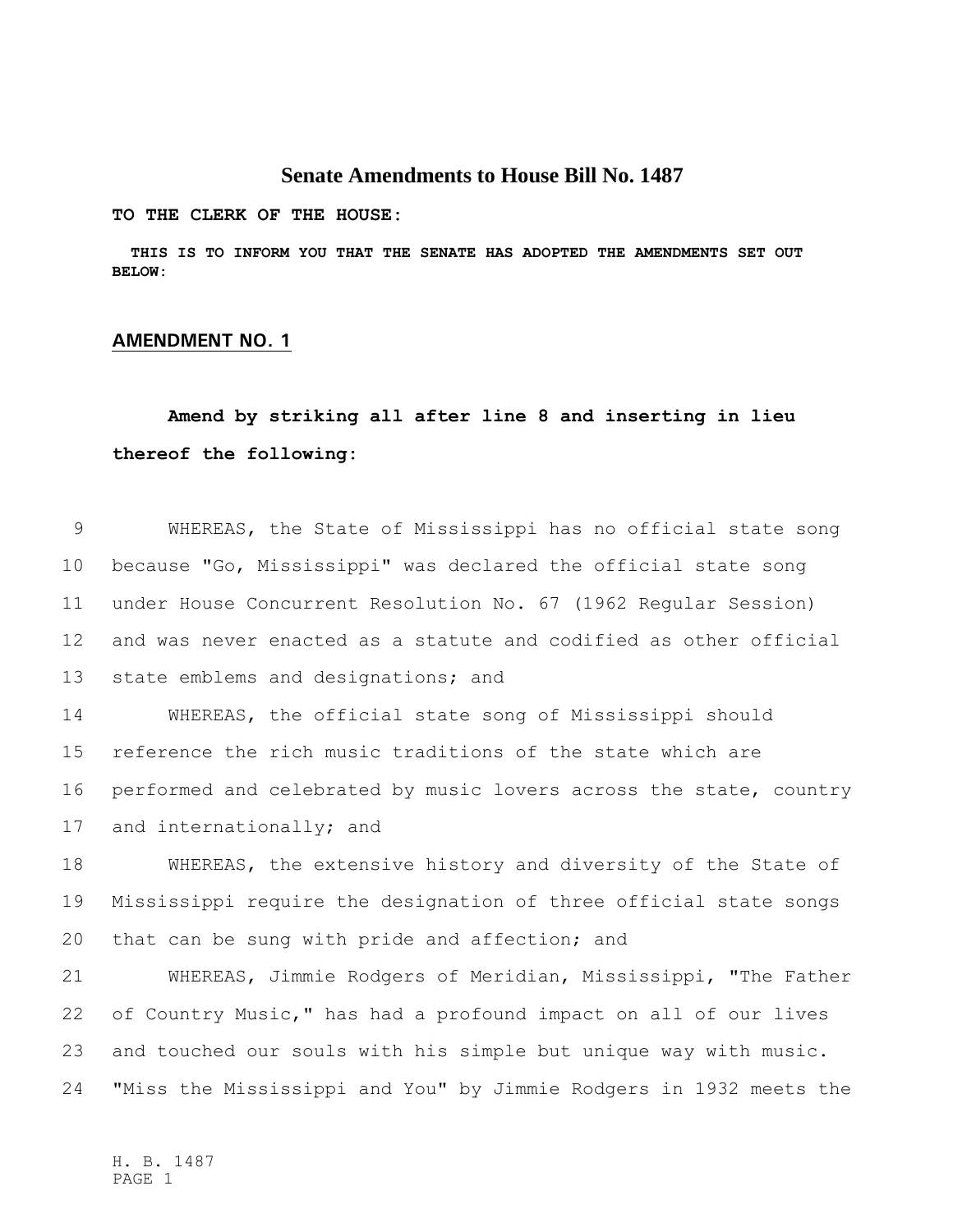melodic and lyrical requirements for a state song, the words of which are as follows:

H. B. 1487 PAGE 2 **MISS THE MISSISSIPPI AND YOU** I'm growing tired of the big city lights Tired of the glamour, tired of the size I'm always dreaming of roaming once more Back to my home on the old river shore Days are dark and dreary everywhere I roam How I long for Mississippi and you Nothing seems to cheer me under heaven's door How I miss the Mississippi and you Roaming the wide world over Always alone and blue, so blue I am sad and weary, longing to go home Yes, I miss the Mississippi and you Mockingbirds are singing 'round the cabin door While I dream of Mississippi and you And my memories are bringing happy days of yore I have spent in Mississippi with you Roaming the wide world over Always alone and blue, so blue Longing for my homeland on that muddy water shore Yes, I miss the Mississippi and you The Mississippi and you WHEREAS, "Cross Road Blues" (more commonly known as "Crossroads") is a blues song written and recorded by Mississippi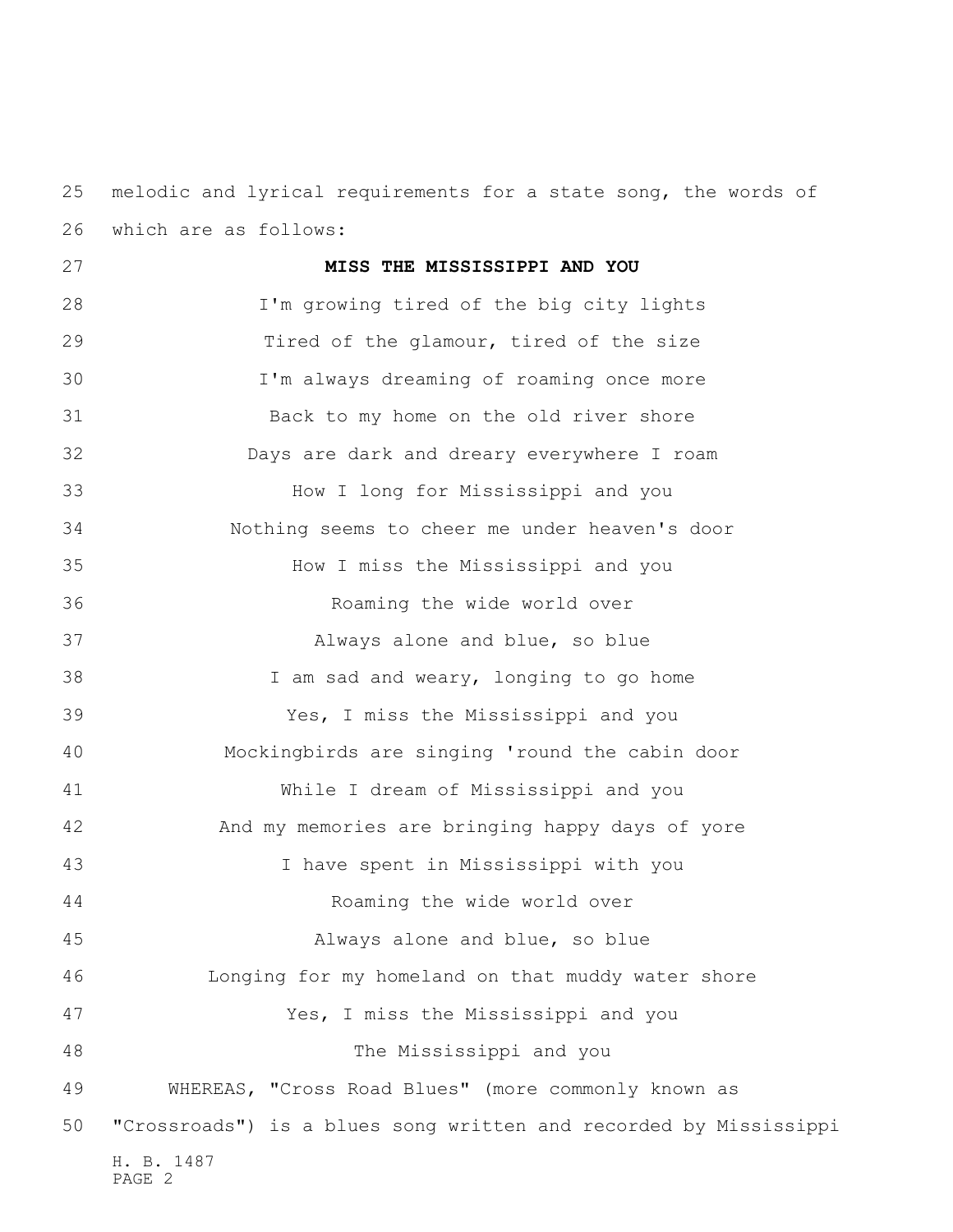Blues Artist Robert Johnson in 1936. Johnson performed it as a solo piece with his vocal and acoustic slide guitar in the Delta blues-style. The song has become part of the Robert Johnson mythology as referring to the place where he supposedly sold his soul to the Devil in exchange for his musical talents, although the lyrics do not contain any specific references to such events. Renowned English Guitarist Eric Clapton with Cream popularized the song as "Crossroads" in the late 1960s. "Cross Road Blues" meets the melodic and lyrical requirements for a state song, the words of which are as follows:

**CROSSROADS**

H. B. 1487 I went down to the crossroads, fell down on my knees. I went down to the crossroads, fell down on my knees. Asked the Lord above for mercy, "Save me if you please." I went down to the crossroads, tried to flag a ride. I went down to the crossroads, tried to flag a ride. Nobody seemed to know me, everybody passed me by. I'm going down to Rosedale, take my rider by the side. I'm going down to Rosedale, take my rider by the side. You can still barrel house, baby, on the riverside. You can run, you can run, tell my friend-boy Willie Brown. You can run, you can run, tell my friend-boy Willie Brown. And I'm standing at the crossroads, believe I'm sinking down; and WHEREAS, in 2021, a popular Mississippi singer and songwriter released a new anthem for the state titled "One Mississippi." In 2017, Steve Azar, who was born and reared in Greenville,

PAGE 3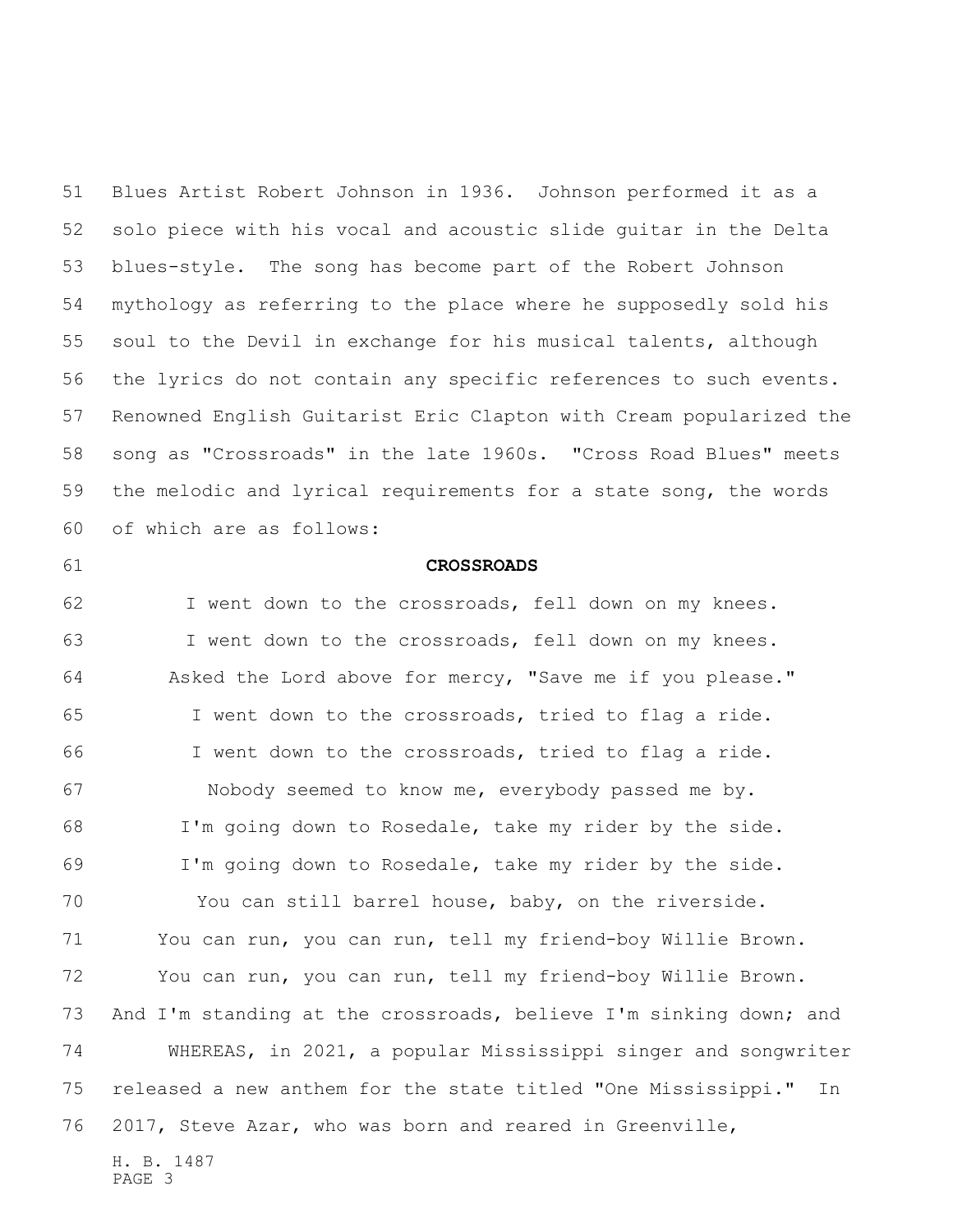Mississippi, was asked by Governor Phil Bryant to write the official Mississippi bicentennial song. "One Mississippi" was recorded at a new recording studio at the Mississippi Arts & Entertainment Experience Museum in Meridian. Azar's lyrics encompass all corners of the Magnolia State, the words of which are as follows:

H. B. 1487 PAGE 4 **ONE MISSISSIPPI** Fertile fields of flat lands and hills raise 85 'bout anything, whatever a farmer can dream. Slug burgers, shrimp boil, catfish fried up in oil. Oh good gosh oh mighty, just to husk a hot tamale, now. 88 Now that's Mississippi. America's music birthplace where rock and roll was made out of our gospel and blues **and that pure country tune.** 92 Oh authors and poets, so profoundly historic. An imagination of a child let their words run wild. Come on now. 95 Now that's Mississippi. I say, one Mississippi there's a magnolia tree. Two Mississippi where a mockingbird sings, out on its limb, whistling that sweet soulful hymn. I say, three Mississippi to this land called home. I'll breathe Mississippi 'til I'm dead and gone. Just carry on. I'll carry on. Mississippi. Yeah. We survived hurricanes, know them by name,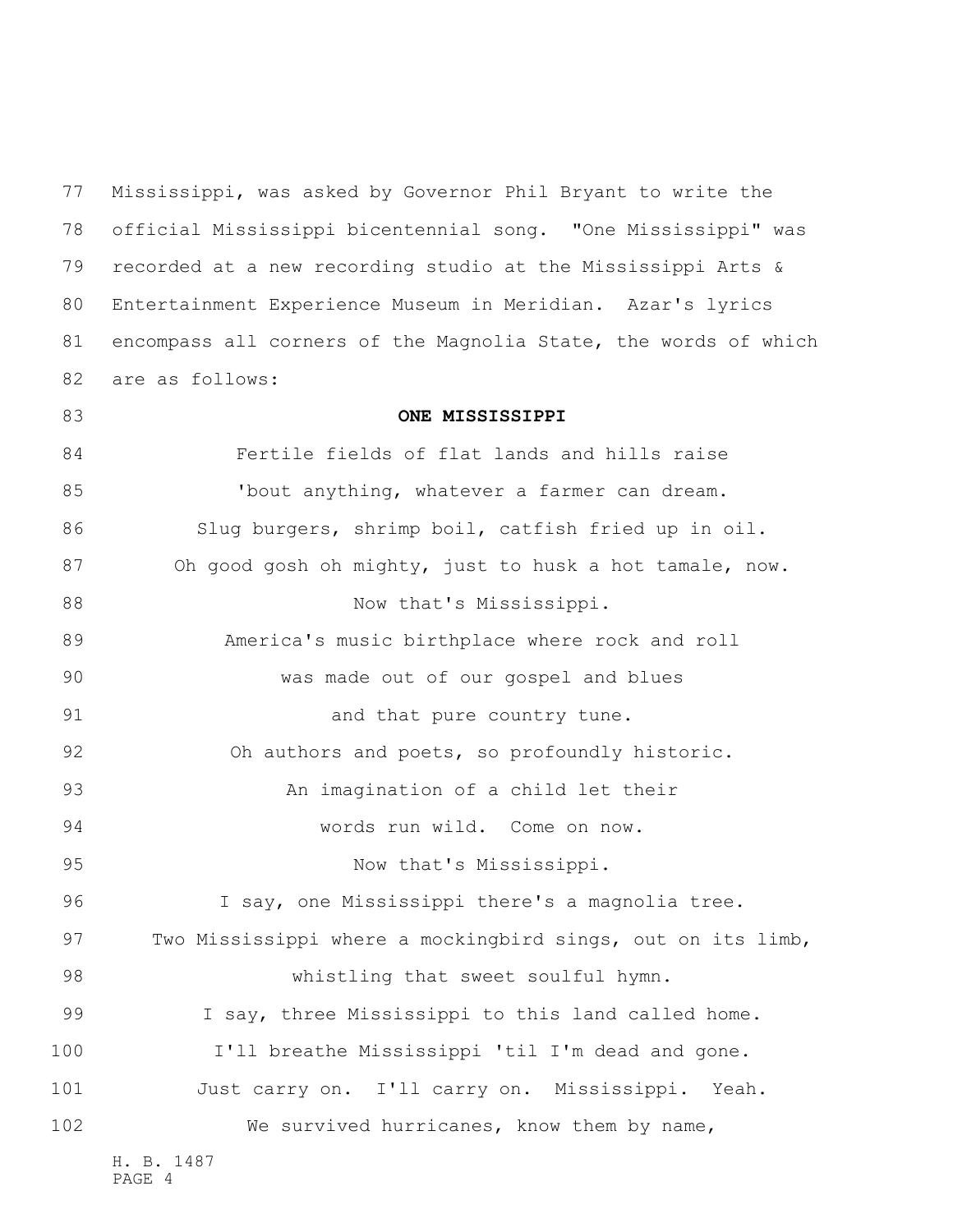H. B. 1487 PAGE 5 rose above a flood, built a wall of its own mud. And come Sunday morning, we profess our faith, we're near the cross and His amazing grace. Oh yeah, now that's Mississippi. 107 I say, one Mississippi there's a magnolia tree. Two Mississippi where a mockingbird sings, out on its limb, whistling that sweet soulful hymn. 110 I say, three Mississippi to this land called home. 111 I'll breathe Mississippi 'til I'm dead and gone. Just carry on. I'll carry on. Mississippi. Round here's where the Muppets grew up. And potters and artists inspired all of us. **It's kudzu walls and fall football.** 116 A Gulf Coast sunset and a Delta dawn. **It's simple nights, a smile on a face,**  taking that peaceful drive down the Natchez Trace. And our old man river, lavish lakes and streams. Pines full of the wildest life and possibilities. 121 That's Mississippi. Now Jackson is some kind of centerpiece on a most celebrated table of hospitality. And ain't it funny how the world has come to count it seems, they're doing it everywhere, **it's** just not one, two, three. No. We're one Mississippi where there's a magnolia tree. Two Mississippi while a mockingbird sings,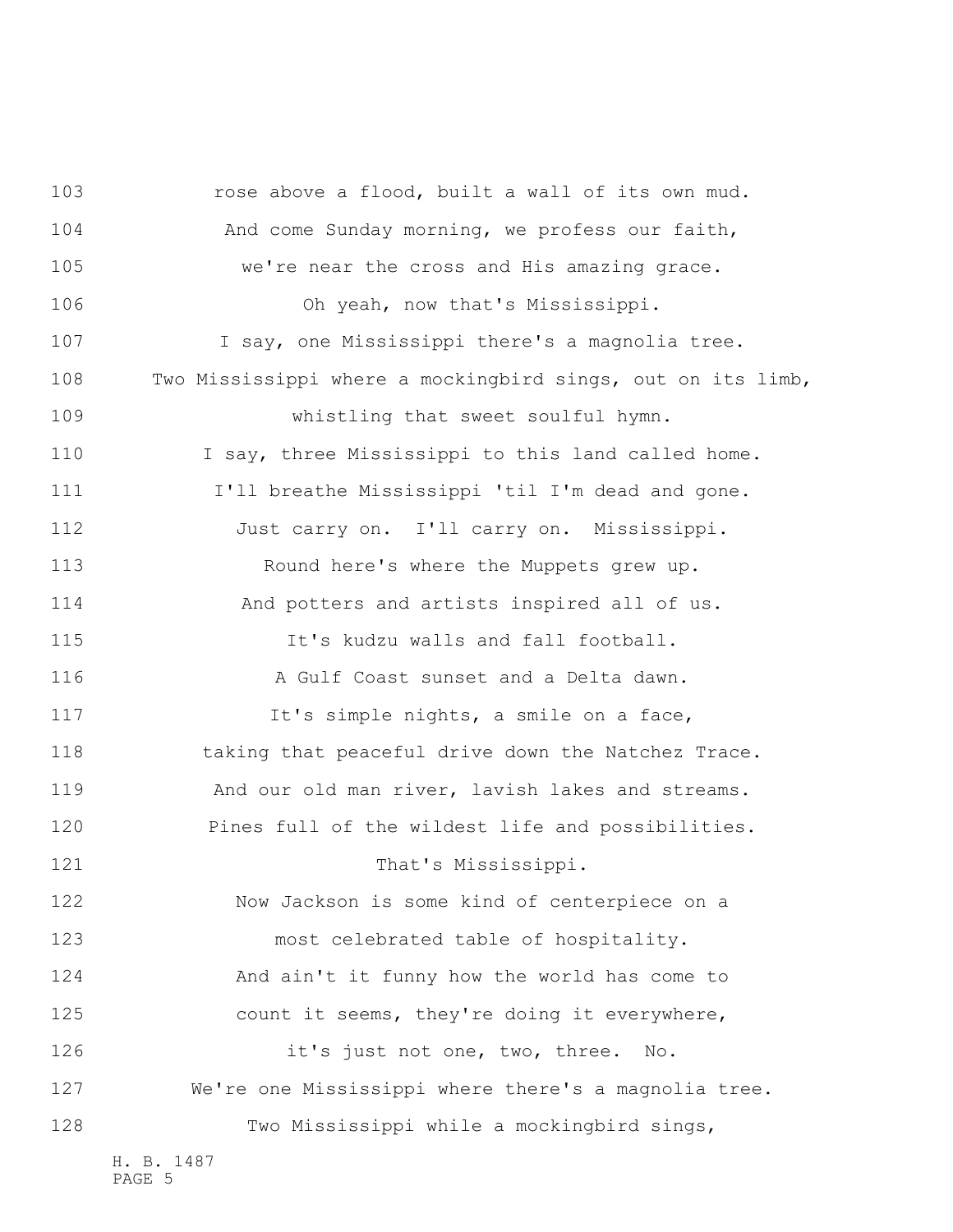out on its limb, oh what a sweet soulful hymn.

130 I say, three Mississippi to this land called home.

I'll bleed Mississippi til I'm dead and gone.

 Won't you carry on. Oh carry on. Mississippi. Mississippi. NOW, THEREFORE,

BE IT ENACTED BY THE LEGISLATURE OF THE STATE OF MISSISSIPPI:

 **SECTION 1.** The following are hereby designated the official state songs of the State of Mississippi:

 (a) Traditional Country Song, "Miss the Mississippi and You" by Jimmie Rodgers;

 (b) Traditional Blues Song, "Cross Road Blues" by Robert Johnson; and

 (c) Contemporary Music Song, "One Mississippi" by Steve Azar.

 **SECTION 2.** Chapter 654, Laws of 1962, which designated "Go Mississippi" as the official song of the State of Mississippi, is repealed.

 **SECTION 3.** This act shall take effect and be in force from and after July 1, 2022, and shall stand repealed from and after June 30, 2022.

## **Further, amend by striking the title in its entirety and inserting in lieu thereof the following:**

 AN ACT TO DESIGNATE "MISS THE MISSISSIPPI AND YOU" BY JIMMIE RODGERS AS THE OFFICIAL TRADITIONAL COUNTRY SONG OF MISSISSIPPI, TO DESIGNATE "CROSS ROAD BLUES" BY ROBERT JOHNSON AS THE OFFICIAL TRADITIONAL BLUES SONG OF MISSISSIPPI AND TO DESIGNATE "ONE MISSISSIPPI" BY STEVE AZAR AS THE OFFICIAL CONTEMPORARY MUSIC SONG OF MISSISSIPPI; TO REPEAL CHAPTER 654, LAWS OF 1962, WHICH

H. B. 1487 PAGE 6